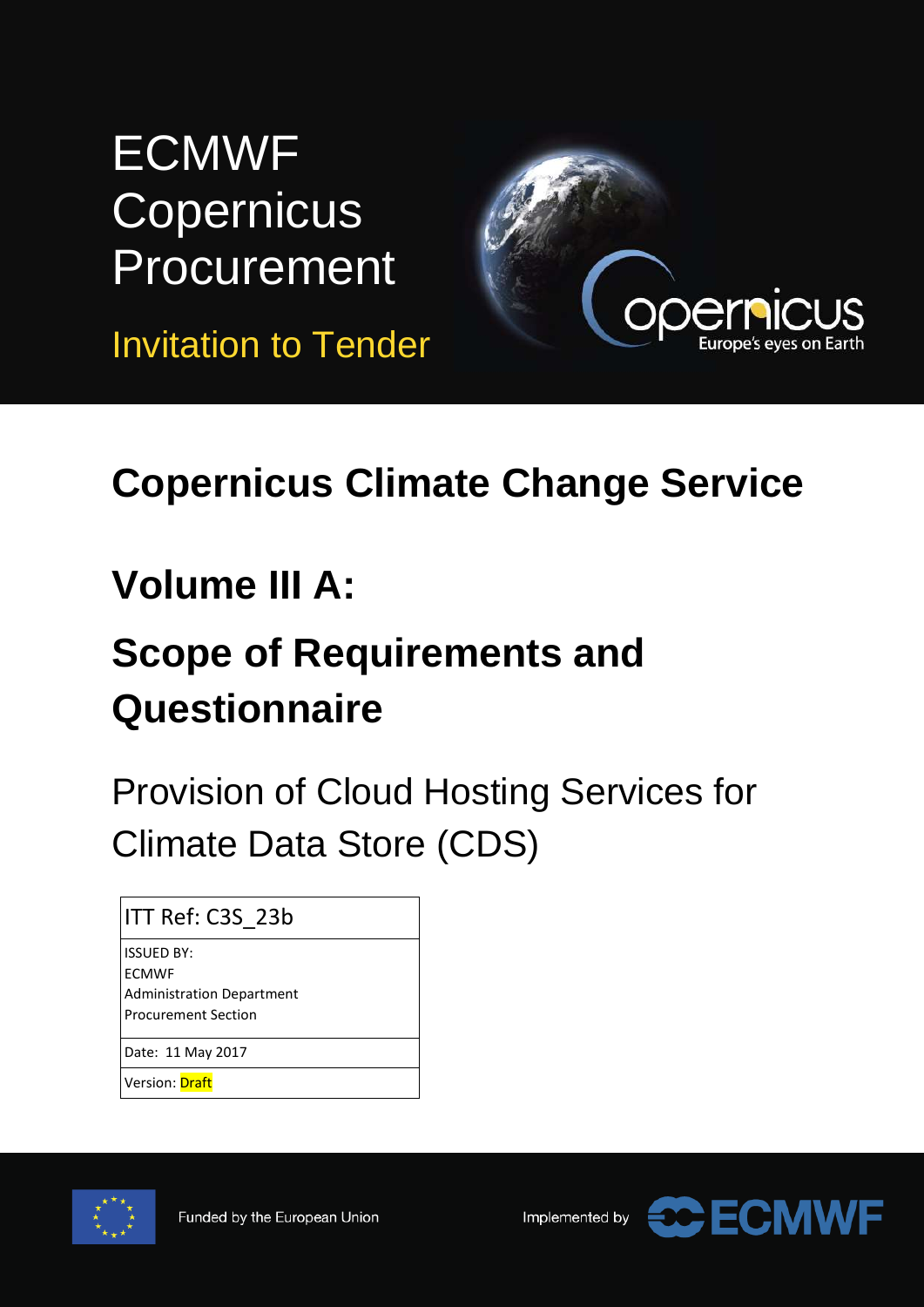## <span id="page-1-0"></span>Table of Contents

| $\mathbf{1}$ |       |  |  |  |  |  |
|--------------|-------|--|--|--|--|--|
|              | 1.1   |  |  |  |  |  |
|              | 1.2   |  |  |  |  |  |
|              | 1.3   |  |  |  |  |  |
|              | 1.4   |  |  |  |  |  |
|              | 1.5   |  |  |  |  |  |
|              | 1.6   |  |  |  |  |  |
|              | 1.7   |  |  |  |  |  |
|              | 1.8   |  |  |  |  |  |
|              | 1.8.1 |  |  |  |  |  |
|              | 1.8.2 |  |  |  |  |  |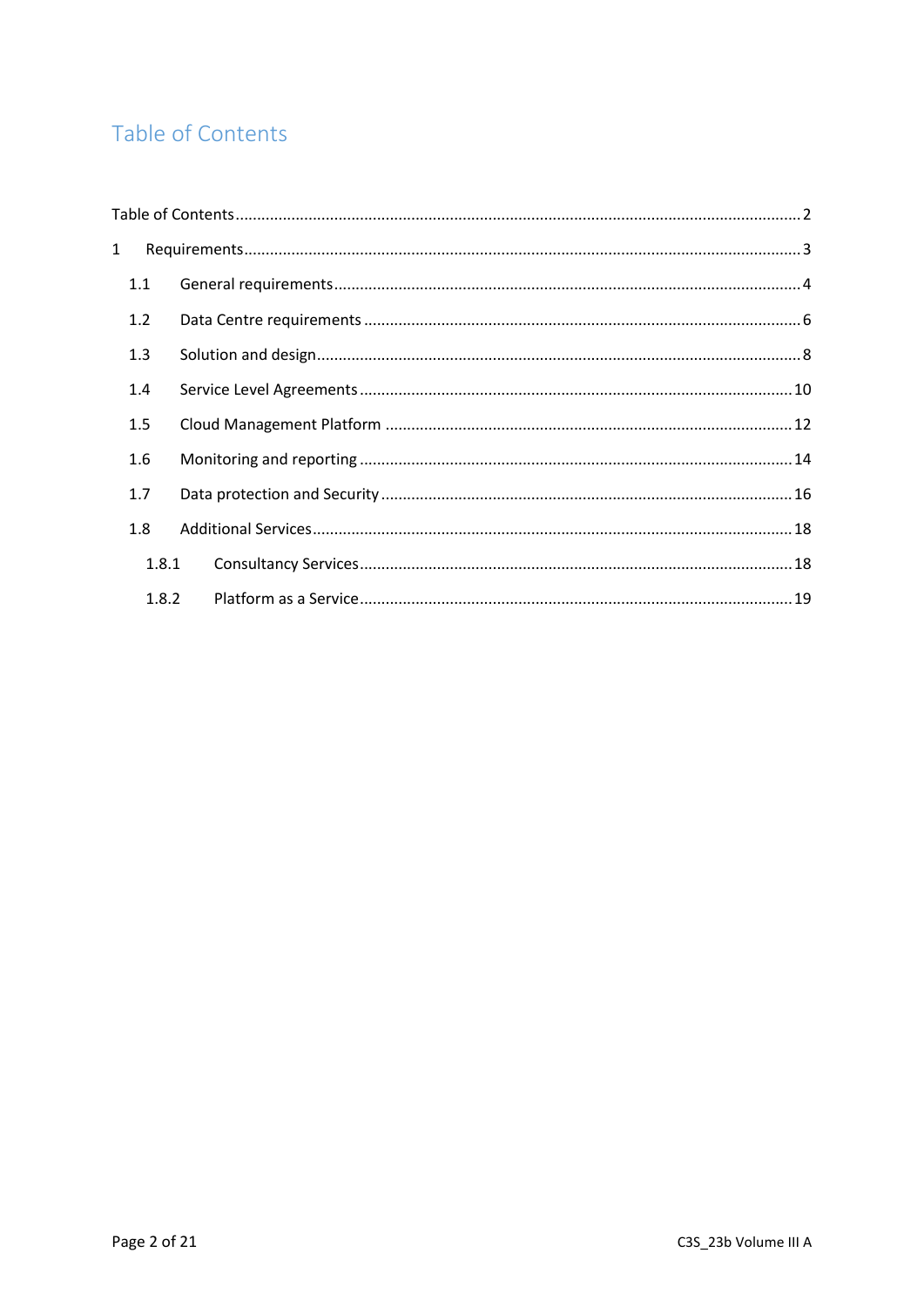## <span id="page-2-0"></span>1 Requirements

Tenderers shall respond to each functional and technical requirement included below with a clear YES/NO answer for compliance, together with additional information giving background reasoning for the response.

Tenderers may also include additional documentation, or links to specific pages/documents, but these should be limited and only included where they enhance their proposal. These documents must not be in place of full and clear responses to the requirements described above, and if unclear as to their purpose, irrelevant or unduly lengthy, may be ignored by ECMWF.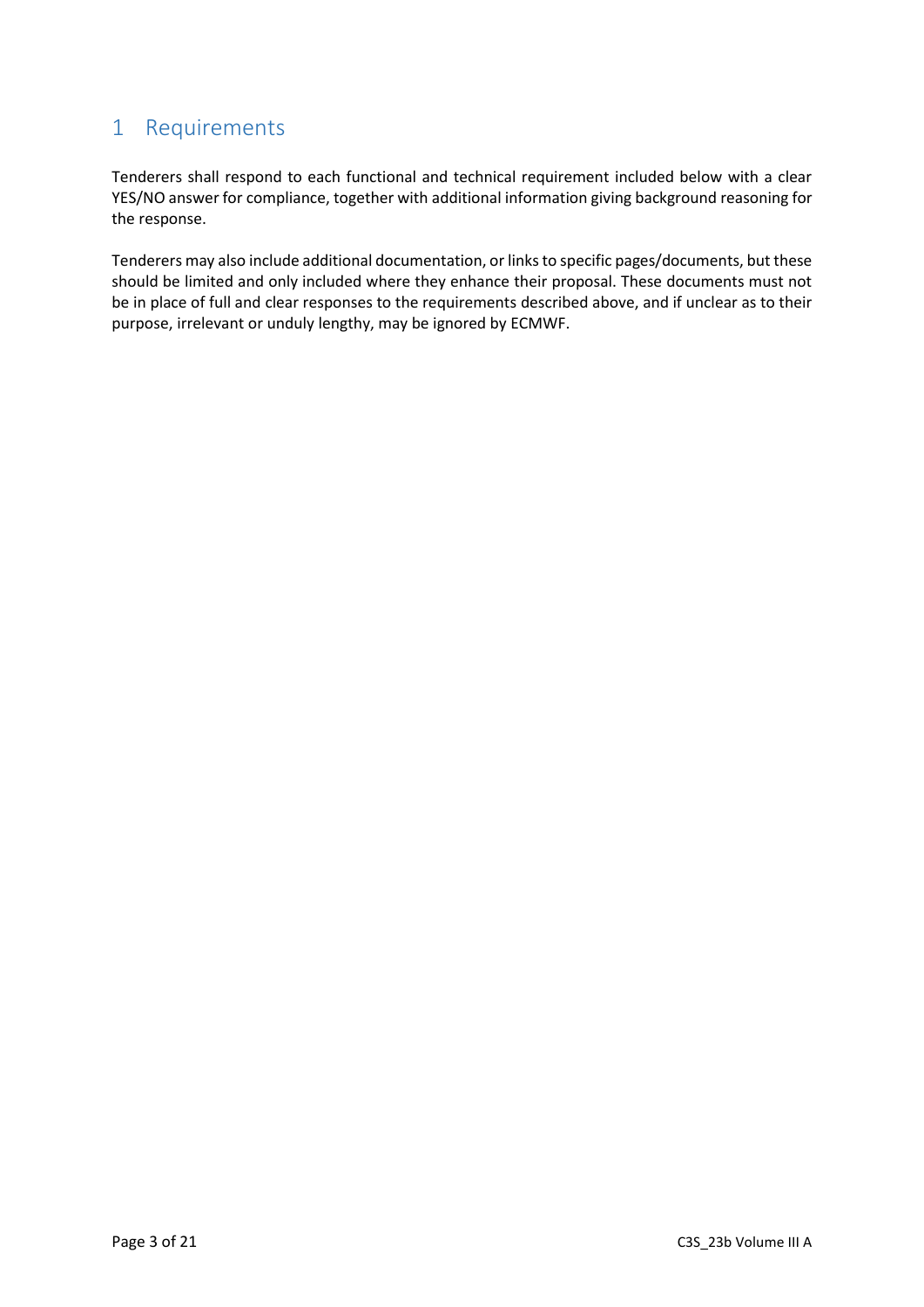### 1.1 General requirements

<span id="page-3-0"></span>

| ID             | Requirement                                                                                                                                                                                                                                                                                  | Compliance<br>(YES/NO) | <b>Tenderer's Response</b> |
|----------------|----------------------------------------------------------------------------------------------------------------------------------------------------------------------------------------------------------------------------------------------------------------------------------------------|------------------------|----------------------------|
| $\mathbf{1}$   | Proven technology                                                                                                                                                                                                                                                                            |                        |                            |
|                | The offer must be based on widely used and/or well tested open-<br>source or commercially available products with an established<br>support community base. (e.g. OpenStack, VMware).                                                                                                        |                        |                            |
|                | Extend your answer detailing the products, versions and reasoning<br>behind the proposed implemented technologies.                                                                                                                                                                           |                        |                            |
| 2.             | <b>Information Security</b>                                                                                                                                                                                                                                                                  |                        |                            |
|                | Tenderer must have in place documented and enforced information<br>security policies and practices based on international standards such<br>as ISO 27001, SAS70, SSAE16 certification or equivalent.                                                                                         |                        |                            |
|                | Describe your approach to Information Security and include copies of<br>Certifications that you hold.                                                                                                                                                                                        |                        |                            |
| 3.             | Ownership                                                                                                                                                                                                                                                                                    |                        |                            |
|                | Tenderer will not move, give access, copy, remove or distribute<br>hosted data and applications without ECMWF approval.                                                                                                                                                                      |                        |                            |
|                | Please describe your strategies for migration, deletion and<br>decommissioning/termination.                                                                                                                                                                                                  |                        |                            |
| $\overline{4}$ | <b>Evidences and Audits</b>                                                                                                                                                                                                                                                                  |                        |                            |
|                | Tenderer agrees on ECMWF reserving the right to request<br>information or documentation of the operational services and to<br>independently audit such, in order to verify compliance with the<br>processes, standards, measurement systems and reported metrics<br>required in this tender. |                        |                            |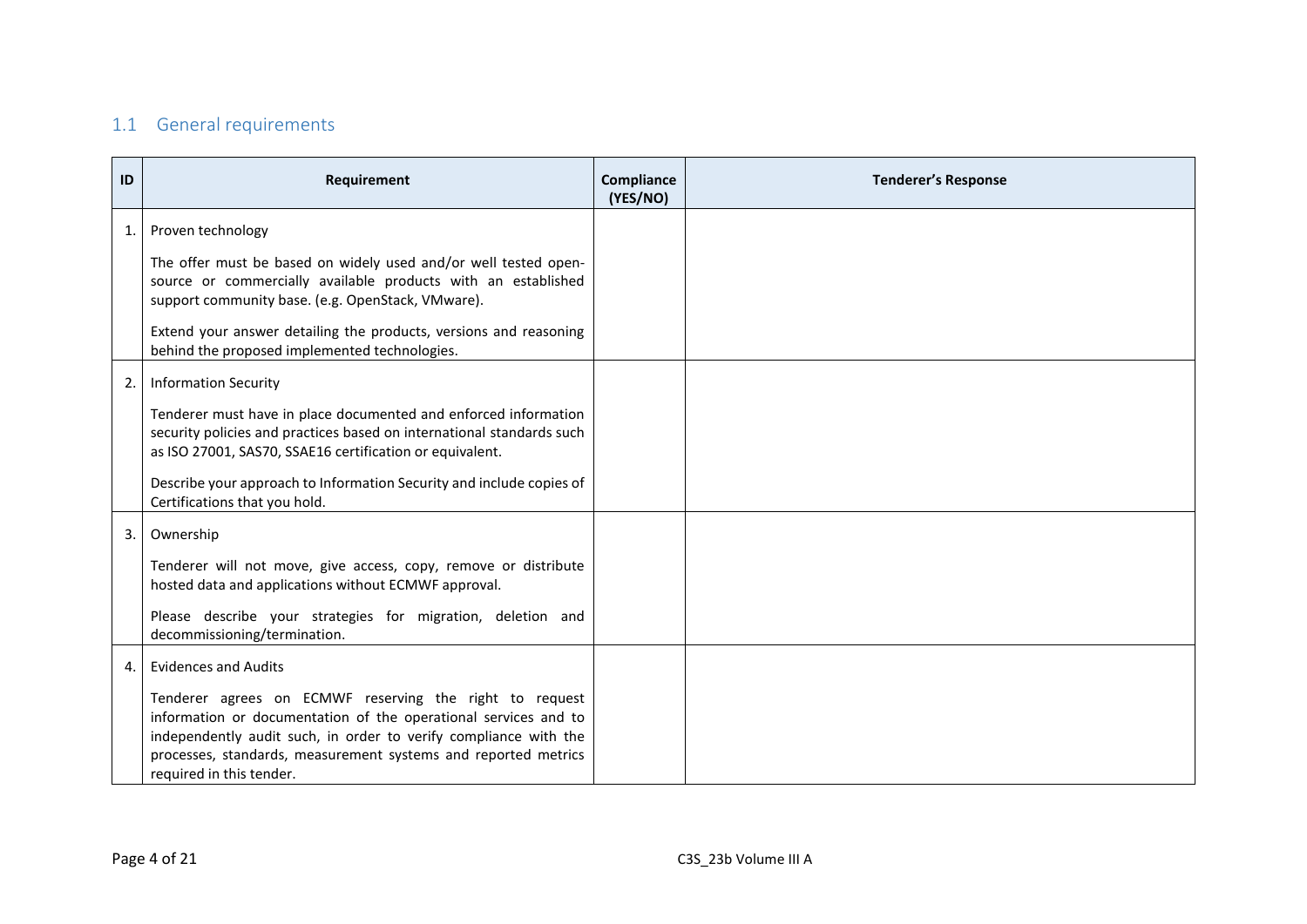| ID | Requirement                                                                                                                                                                                                                                       | Compliance<br>(YES/NO) | <b>Tenderer's Response</b> |
|----|---------------------------------------------------------------------------------------------------------------------------------------------------------------------------------------------------------------------------------------------------|------------------------|----------------------------|
| 5. | <b>SLAs</b><br>Tenderer shall deliver the service based on contractual<br>commitments for quality, availability and responsibilities on the<br>form of SLAs.<br>Describe your proposal of SLAs to be applied for the provision of the<br>service. |                        |                            |
| 6. | Green IT<br>Tenderer complies with green IT frameworks or standard (e.g. ISO<br>14001, EMAS registered, etc.).                                                                                                                                    |                        |                            |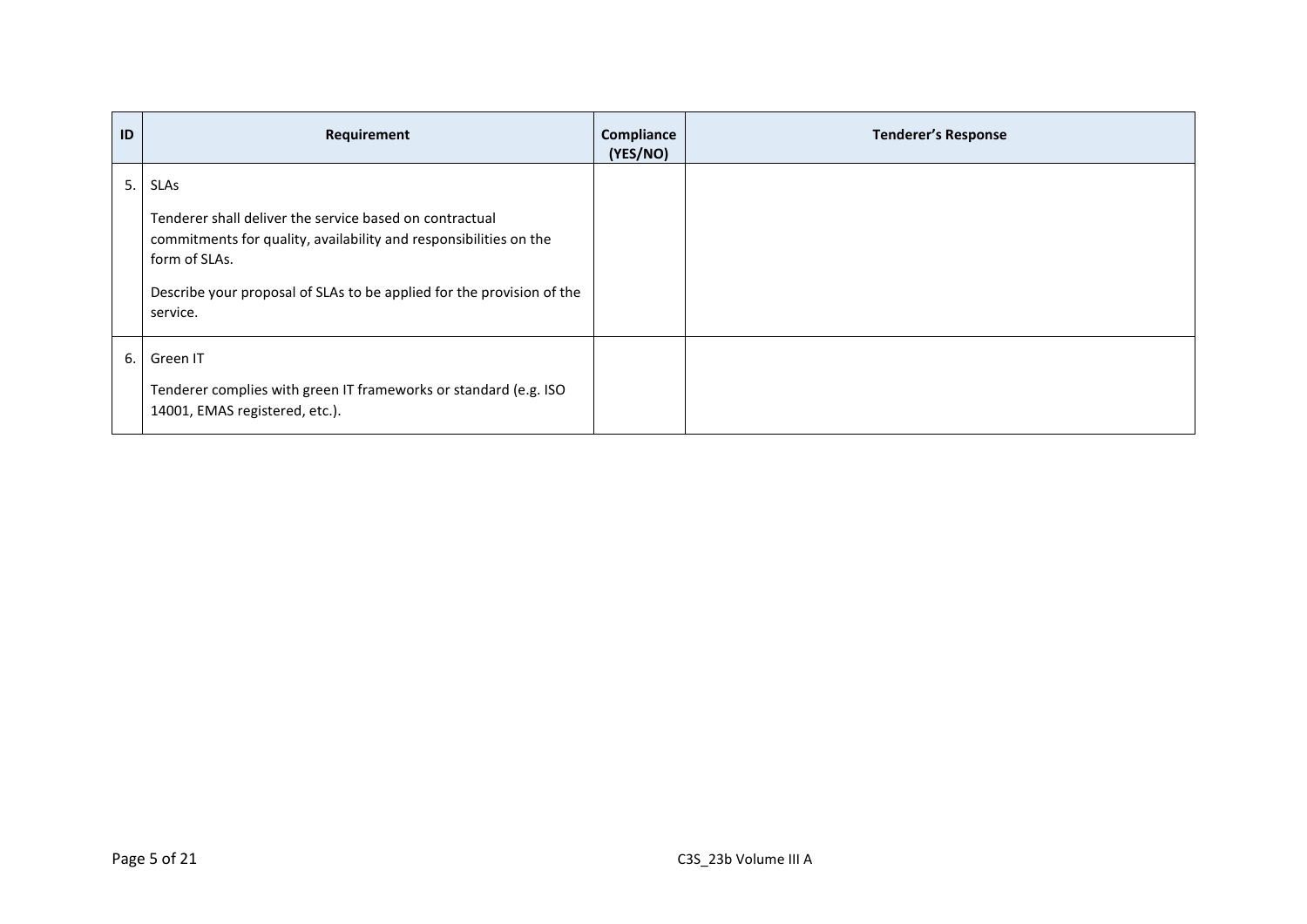### 1.2 Data Centre requirements

The following states requirements for the Data Centres managed by the Tenderer which are available to implement the Hybrid Cloud solution.

<span id="page-5-0"></span>

| ID | Requirement                                                                                                                                                                                                                                                                                                                                                                                                                                                                        | <b>Comply</b><br>(YES/NO) | <b>Tenderer's Response</b> |
|----|------------------------------------------------------------------------------------------------------------------------------------------------------------------------------------------------------------------------------------------------------------------------------------------------------------------------------------------------------------------------------------------------------------------------------------------------------------------------------------|---------------------------|----------------------------|
| 7. | Location                                                                                                                                                                                                                                                                                                                                                                                                                                                                           |                           |                            |
|    | Tenderer Data Centres must be located in places where the<br>Copernicus Regulation and related delegated legislation (eg the<br>Copernicus Data Policy) can be enforced, ie countries that are<br>members of the European Union.<br>In terms of geographical presence, your proposal shall include at least<br>2 suitable locations to provide Public Cloud hosting, highlighting<br>synchronization and replication mechanisms existing between the<br>two Data Centres proposed. |                           |                            |
| 8. | Conformity<br>Data Centres must conform at least to the Tier III specifications of<br>'The Uptime Institute' or equivalent.                                                                                                                                                                                                                                                                                                                                                        |                           |                            |
| 9. | Performance and scalability<br>Infrastructure solution proposed for public cloud model must be<br>supported by resilient, highly performing and horizontally scalable<br>platforms with regards to the total amount of CPU, RAM and storage.                                                                                                                                                                                                                                       |                           |                            |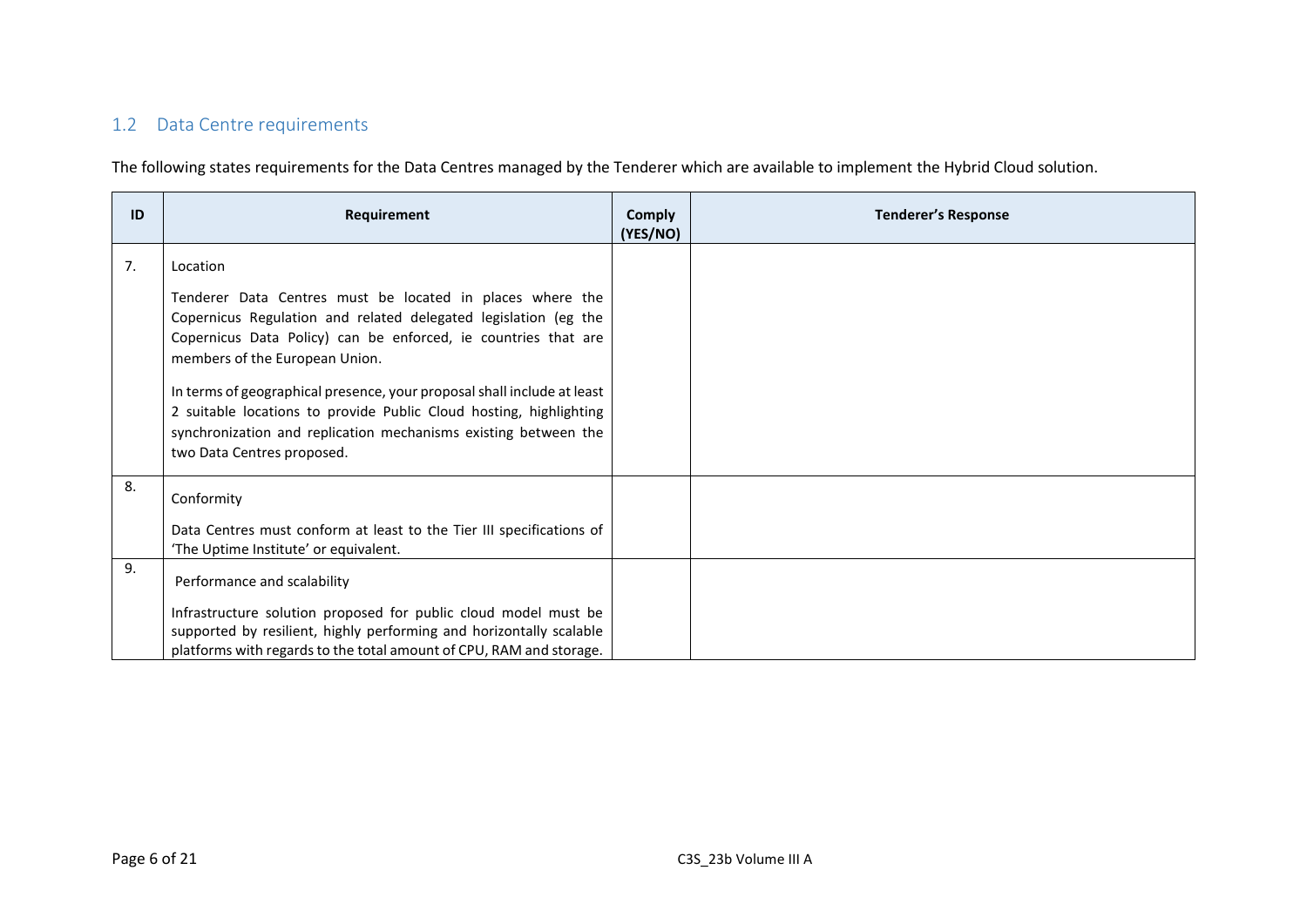| ID  | Requirement                                                                                                                                                                                                                                          | <b>Comply</b><br>(YES/NO) | <b>Tenderer's Response</b> |
|-----|------------------------------------------------------------------------------------------------------------------------------------------------------------------------------------------------------------------------------------------------------|---------------------------|----------------------------|
| 10. | Maintenance<br>Supplier must have in place infrastructure maintenance procedures<br>that minimize the likelihood of failure or poor performance of the<br>hosted environments.<br>Describe the rules, policies or standards behind these procedures, |                           |                            |
|     | highlighting the potential impacts and risks on the system availability<br>and how these are minimized. Please also provide details of the<br>maintenance plan to be implemented, and any planned down-time<br>periods, if any.                      |                           |                            |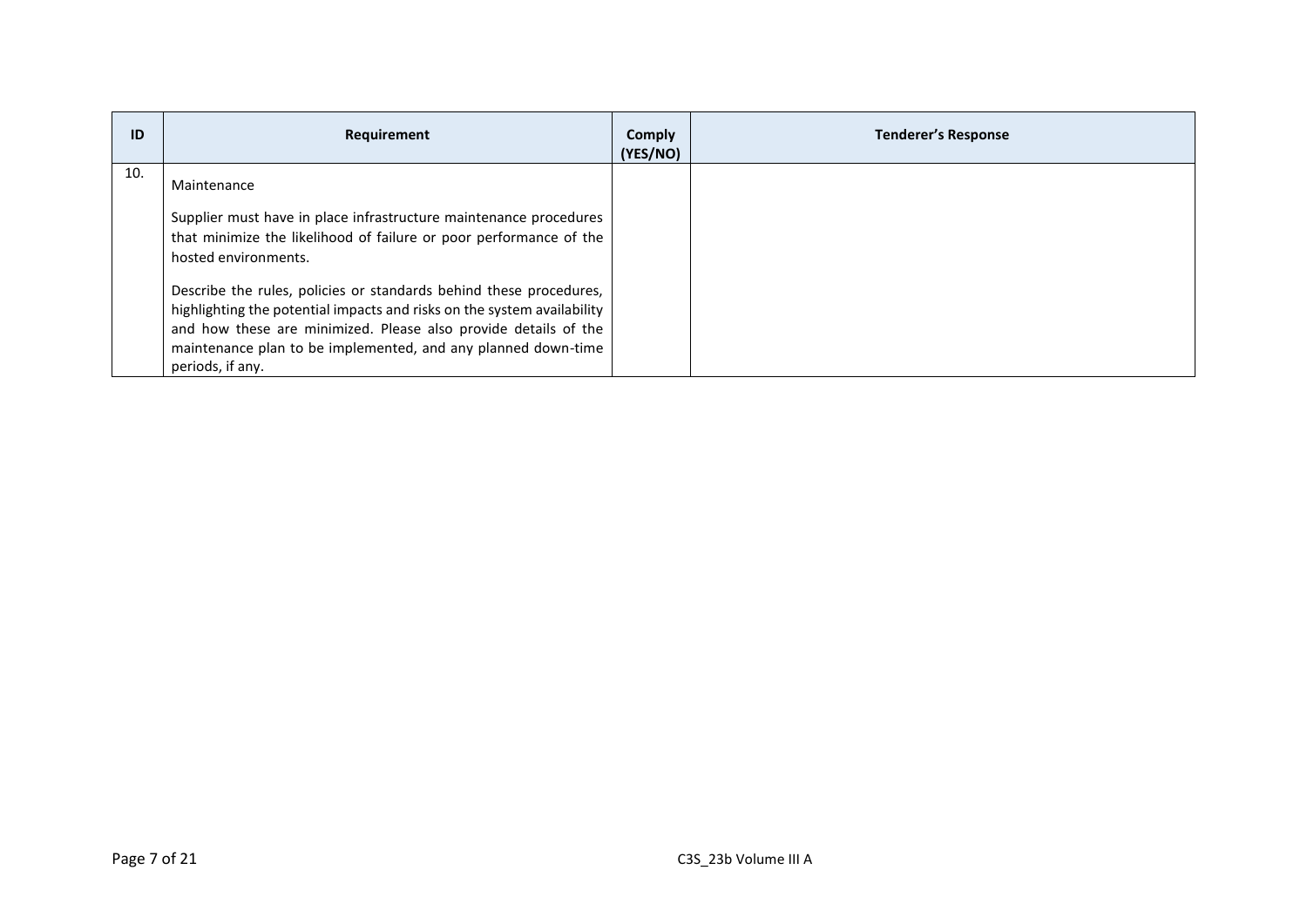## 1.3 Solution and design

<span id="page-7-0"></span>

| ID  | Requirement                                                                                                                                                                             | <b>Comply</b><br>(YES/NO) | <b>Tenderer's Response</b> |
|-----|-----------------------------------------------------------------------------------------------------------------------------------------------------------------------------------------|---------------------------|----------------------------|
| 11. | Technologies                                                                                                                                                                            |                           |                            |
|     | Computing resources and Virtualization must be based on well-<br>known and trusted hypervisor technologies. (eg ESX, KVM, XEN etc)                                                      |                           |                            |
|     | Extend your answer describing your hypervisor technologies.                                                                                                                             |                           |                            |
| 12. | <b>System Performance</b>                                                                                                                                                               |                           |                            |
|     | The initial system performance shall be comparable to:                                                                                                                                  |                           |                            |
|     | 32 nodes with 64GB RAM and 24 or more Intel cores each.                                                                                                                                 |                           |                            |
| 13. | Storage                                                                                                                                                                                 |                           |                            |
|     | The initial system shall have a minimum storage volume of 1PB in at<br>least two different types of storage:                                                                            |                           |                            |
|     | Tier 1 "High Performance" storage with a file copy / write<br>speed of 150MB/s or better.<br>Tier 2 "Normal Performance" storage with a file copy /<br>write speed of 40MB/s or better. |                           |                            |
|     | The initial balance of the different storage types will be:<br>10% of the storage having "high performance"<br>90% of the storage having "normal Performance".                          |                           |                            |
| 14. | <b>Horizontal Scaling</b>                                                                                                                                                               |                           |                            |
|     | It shall be possible to scale up or down resources allocated to cope<br>with incremental workloads and peaks in a timely manner.                                                        |                           |                            |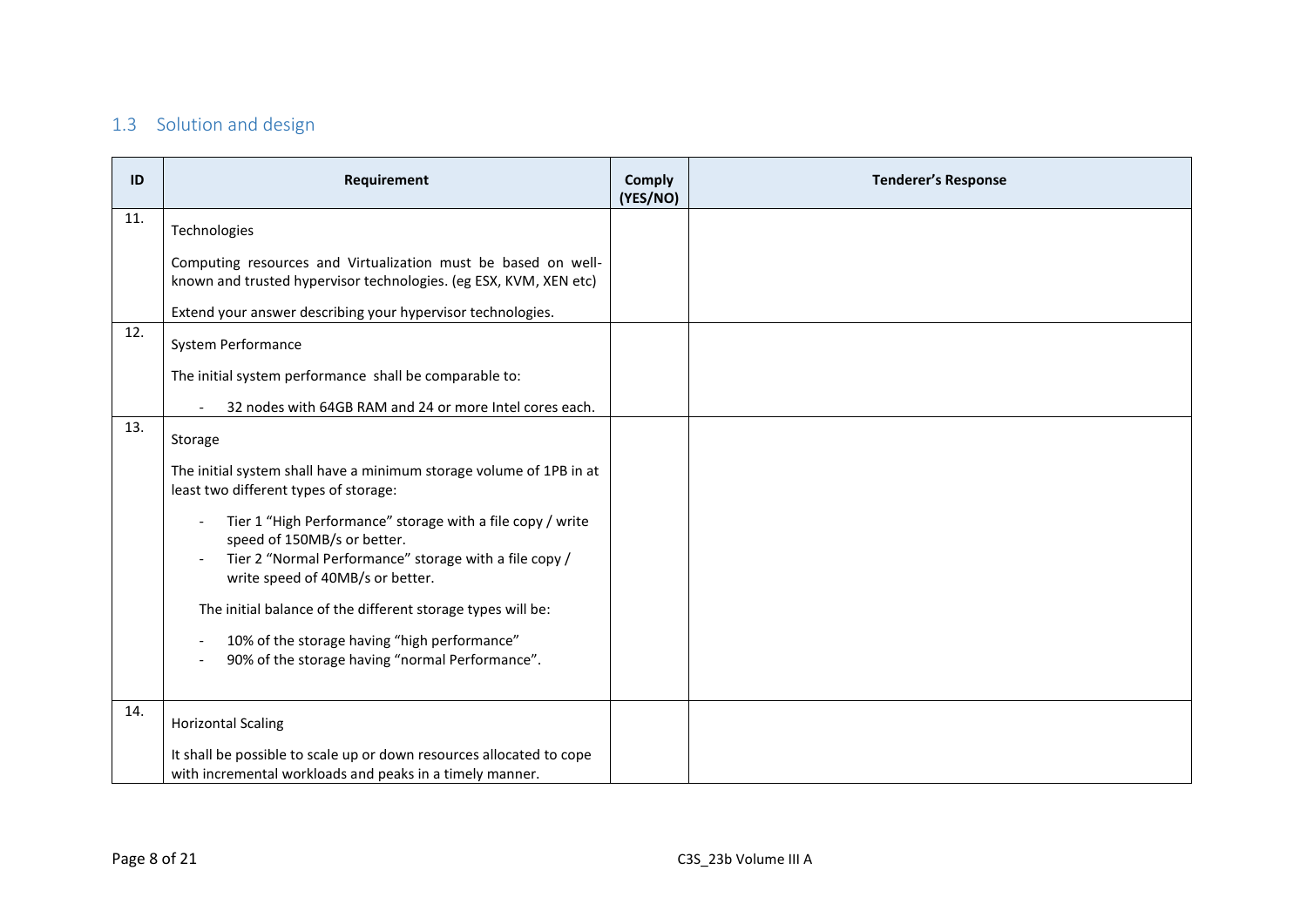| ID  | Requirement                                                                                                                                                                                                                                  | <b>Comply</b><br>(YES/NO) | <b>Tenderer's Response</b> |
|-----|----------------------------------------------------------------------------------------------------------------------------------------------------------------------------------------------------------------------------------------------|---------------------------|----------------------------|
|     | Scalability limitations must be referred here including technical<br>reasoning for such limitations.                                                                                                                                         |                           |                            |
|     | Describe particular procedures, conditions and limitations for<br>horizontal scaling on an On-premises Private Cloud.                                                                                                                        |                           |                            |
| 15. | <b>Vertical Scaling</b>                                                                                                                                                                                                                      |                           |                            |
|     | The platform must support easy vertical scaling by adding more<br>resources (RAM, CPU, Storage) to VMs                                                                                                                                       |                           |                            |
| 16. | Preconfigured Images                                                                                                                                                                                                                         |                           |                            |
|     | A set of preconfigured Server images as well as guest operating<br>systems must be provided for provisioning through a web<br>management platform and programmatically via APIs.                                                             |                           |                            |
|     | ECMWF must be able to upload customized VM images to the<br>platform's catalogue.                                                                                                                                                            |                           |                            |
| 17. | Connectivity                                                                                                                                                                                                                                 |                           |                            |
|     | The tenderer shall provide network connectivity of at least 4x10Gbps<br>Ethernet to connect the on-premises private cloud environment to<br>the LAN at ECMWF.                                                                                |                           |                            |
| 18. | <b>Direct Connections</b>                                                                                                                                                                                                                    |                           |                            |
|     | Tenderer must have the capability to establish, in the future, direct<br>network connections to integrate the Hybrid Cloud solution with<br>remote Data Providers at different European Locations (such as<br>Frankfurt, Toulouse, Bologna). |                           |                            |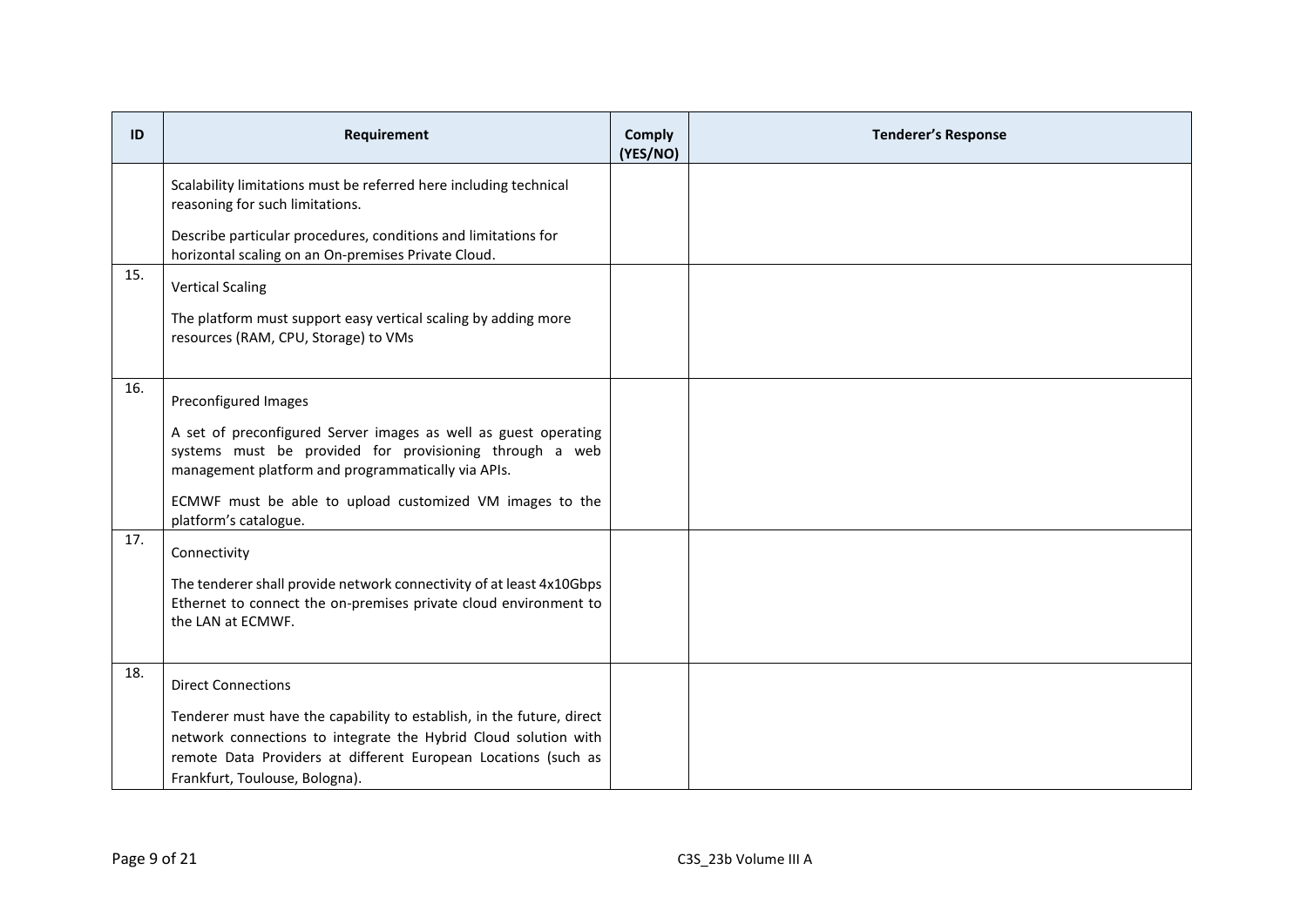#### 1.4 Service Level Agreements

Service Level Agreements must describe a series of commitments that will prevail between the Cloud Service Provider and ECMWF. Particular aspects of the service such as quality, availability, responsibilities will be agreed before the start of the service.

At least the following requirements must be addressed when defining SLAs:

<span id="page-9-0"></span>

| ID  | Requirement                                                                                                                  | <b>Comply</b><br>(YES/NO) | <b>Tenderer's Response</b> |
|-----|------------------------------------------------------------------------------------------------------------------------------|---------------------------|----------------------------|
| 19. | Network Uptime<br>The tenderer Data Centres needs to have a minimum of 99.9%                                                 |                           |                            |
|     | network availability.                                                                                                        |                           |                            |
| 20. | Server Availability                                                                                                          |                           |                            |
|     | Tenderer shall provide SLAs proposal for Infrastructure Availability.                                                        |                           |                            |
| 21. | Planned outages                                                                                                              |                           |                            |
|     | Any planned outages must be communicated to ECMWF in advance.<br>Number and duration of outages must be constrained by SLAs. |                           |                            |
|     | Describe your internal policies and rules for managing planned<br>outages and associated risks to the service.               |                           |                            |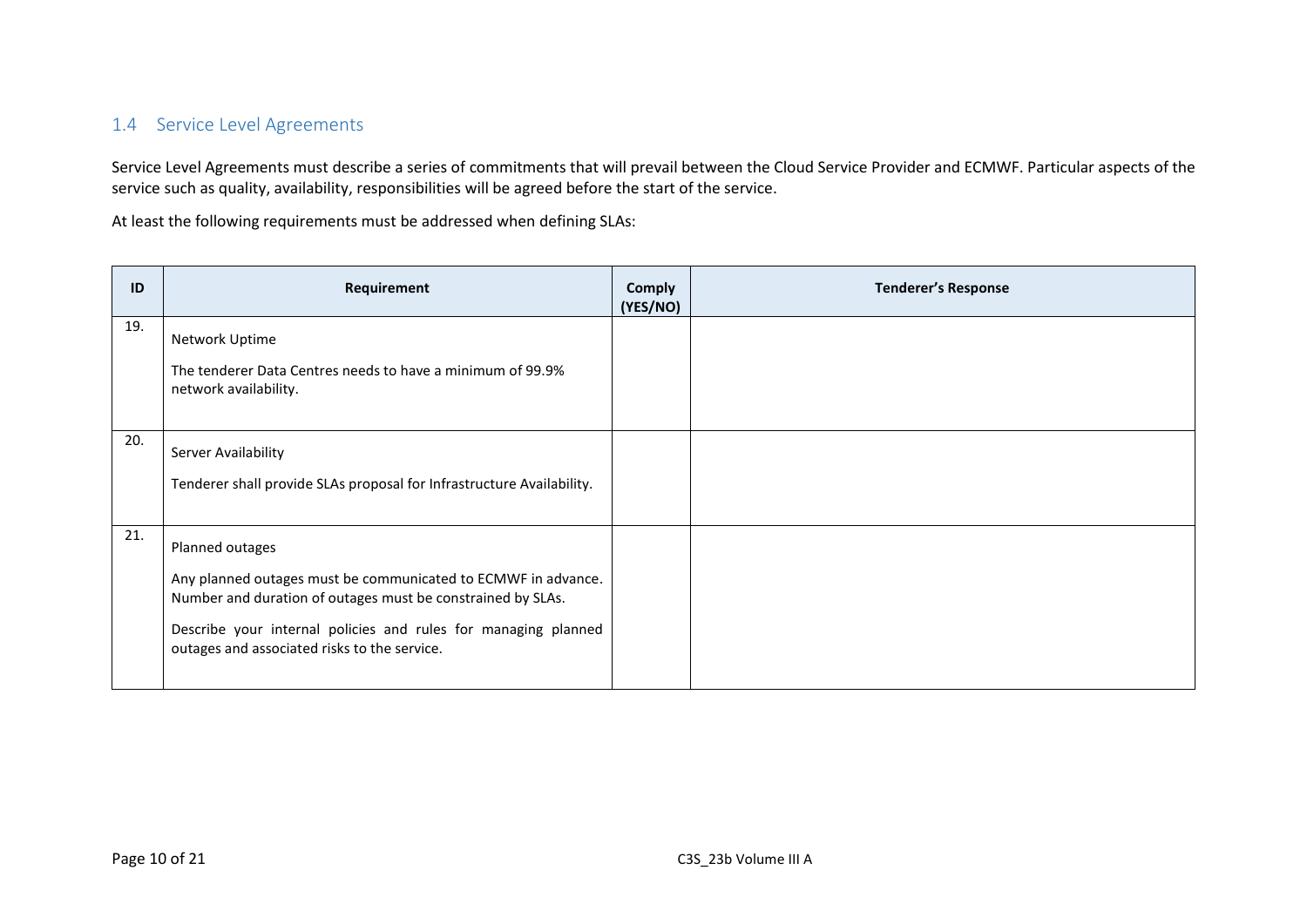| ID  | Requirement                                                                                                                                                                                          | <b>Comply</b><br>(YES/NO) | <b>Tenderer's Response</b> |
|-----|------------------------------------------------------------------------------------------------------------------------------------------------------------------------------------------------------|---------------------------|----------------------------|
| 22. | Support<br>Tenderer shall describe its SLAs proposal for support and incident<br>management in terms of support levels, reporting channels,<br>incident categories, availability and response times. |                           |                            |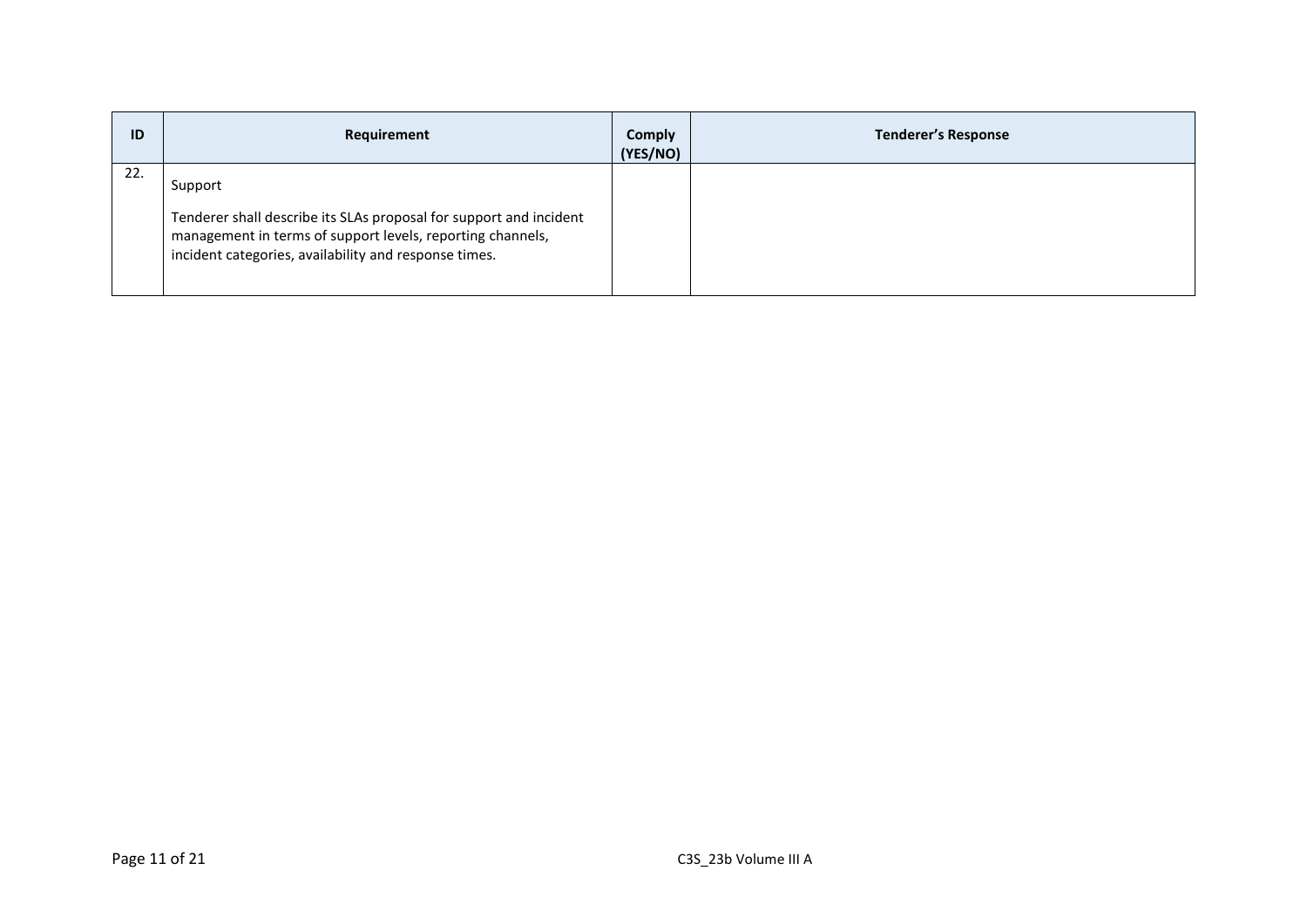#### 1.5 Cloud Management Platform

This set of requirements refer to the offering of a Cloud Management Platform and programing interfaces APIs which allow ECMWF staff to perform a different set of administrative actions on the cloud infrastructure.

<span id="page-11-0"></span>

| ID  | Requirement                                                                                                                                                                                                                                                                                      | Comply<br>(YES/NO) | <b>Tenderer's Response</b> |
|-----|--------------------------------------------------------------------------------------------------------------------------------------------------------------------------------------------------------------------------------------------------------------------------------------------------|--------------------|----------------------------|
| 23. | Web Portal                                                                                                                                                                                                                                                                                       |                    |                            |
|     | The Tenderer shall provide a dedicated Web Portal through which<br>ECMWF will have access to manage and monitor services and<br>resources.                                                                                                                                                       |                    |                            |
|     | A graphical description of the proposed web portal and its main<br>functionalities shall be provided.                                                                                                                                                                                            |                    |                            |
| 24. | APIS<br>The Cloud Management software shall allow to programmatically<br>interface to the platform via well documented APIs (for example<br>OpenStack API, VMware VSphere API).                                                                                                                  |                    |                            |
| 25. | Remote access<br>Tenderer shall provide secure remote access to the servers for<br>purposes of server administration.<br>VPN shall be managed and monitored by the service provider, have<br>flexible options for administrative access, installations, as well as user<br>and patch management. |                    |                            |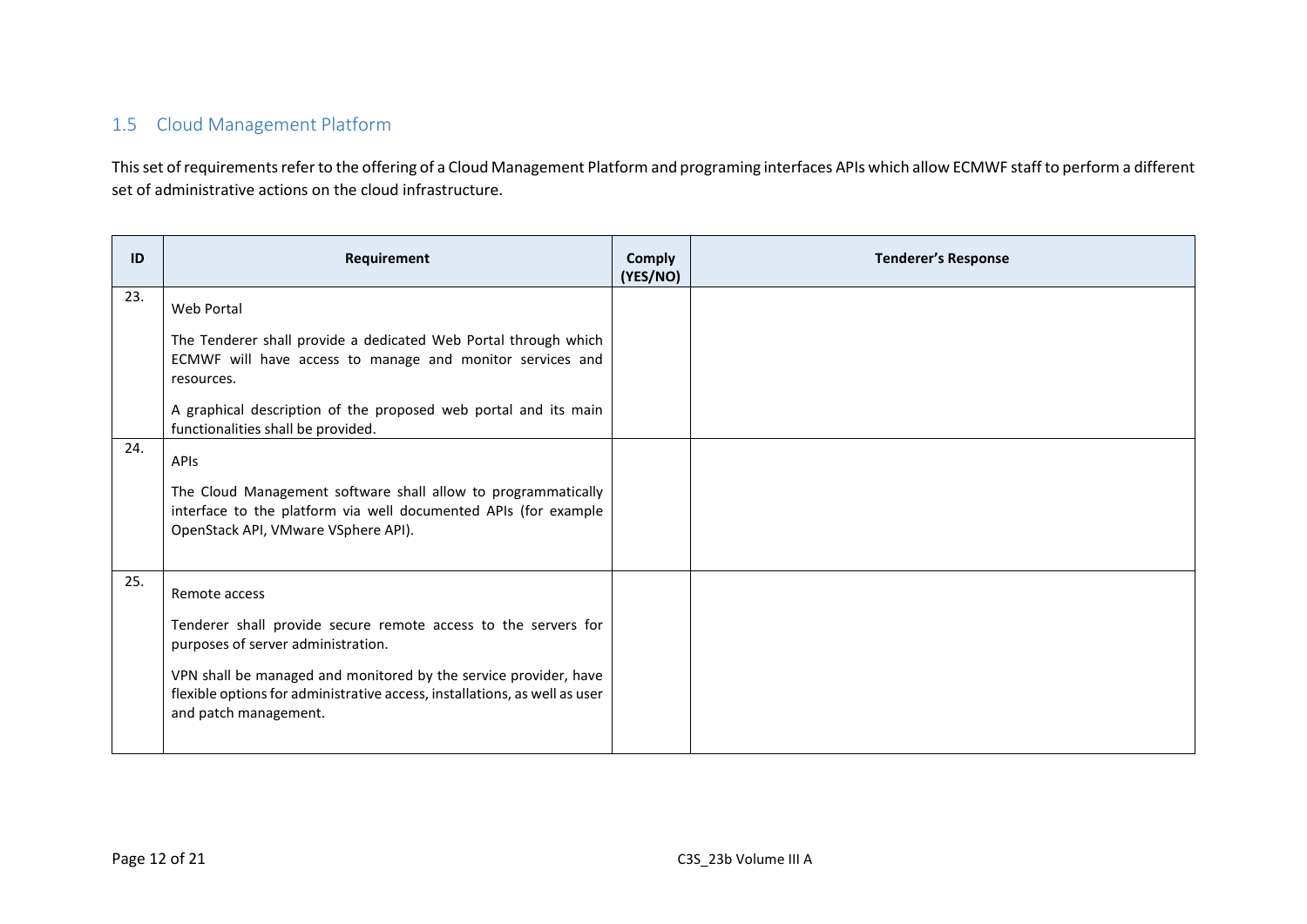| ID  | Requirement                                                                                                                                                                                                                                                                                                                                                                                                                                                                                                                                                                                                                                                       | <b>Comply</b><br>(YES/NO) | <b>Tenderer's Response</b> |
|-----|-------------------------------------------------------------------------------------------------------------------------------------------------------------------------------------------------------------------------------------------------------------------------------------------------------------------------------------------------------------------------------------------------------------------------------------------------------------------------------------------------------------------------------------------------------------------------------------------------------------------------------------------------------------------|---------------------------|----------------------------|
| 26. | <b>Access Management</b><br>ECMWF shall have admin privileges on the Web portal with the<br>possibility to administrate resources, manage additional users and<br>permission levels.                                                                                                                                                                                                                                                                                                                                                                                                                                                                              |                           |                            |
| 27. | Functionality<br>Functionalities must cover at least the following (not exhaustive list)<br>and be accessible via APIs:<br>Provisioning resources,<br>$\blacksquare$<br>Start/stop of computing resources,<br>$\blacksquare$<br>Remote control via VNC,<br>$\overline{\phantom{a}}$<br>Tagging of resources,<br>$\blacksquare$<br>Network configuration (IPs, VLAN),<br>$\sim$<br>Advanced server configuration,<br>$\blacksquare$<br>Security and access configuration,<br>$\blacksquare$<br>Usage and Billing,<br>Status Monitoring,<br>$\blacksquare$<br>User Management.<br>Describe in detail the capabilities offered by your Cloud<br>Management platform. |                           |                            |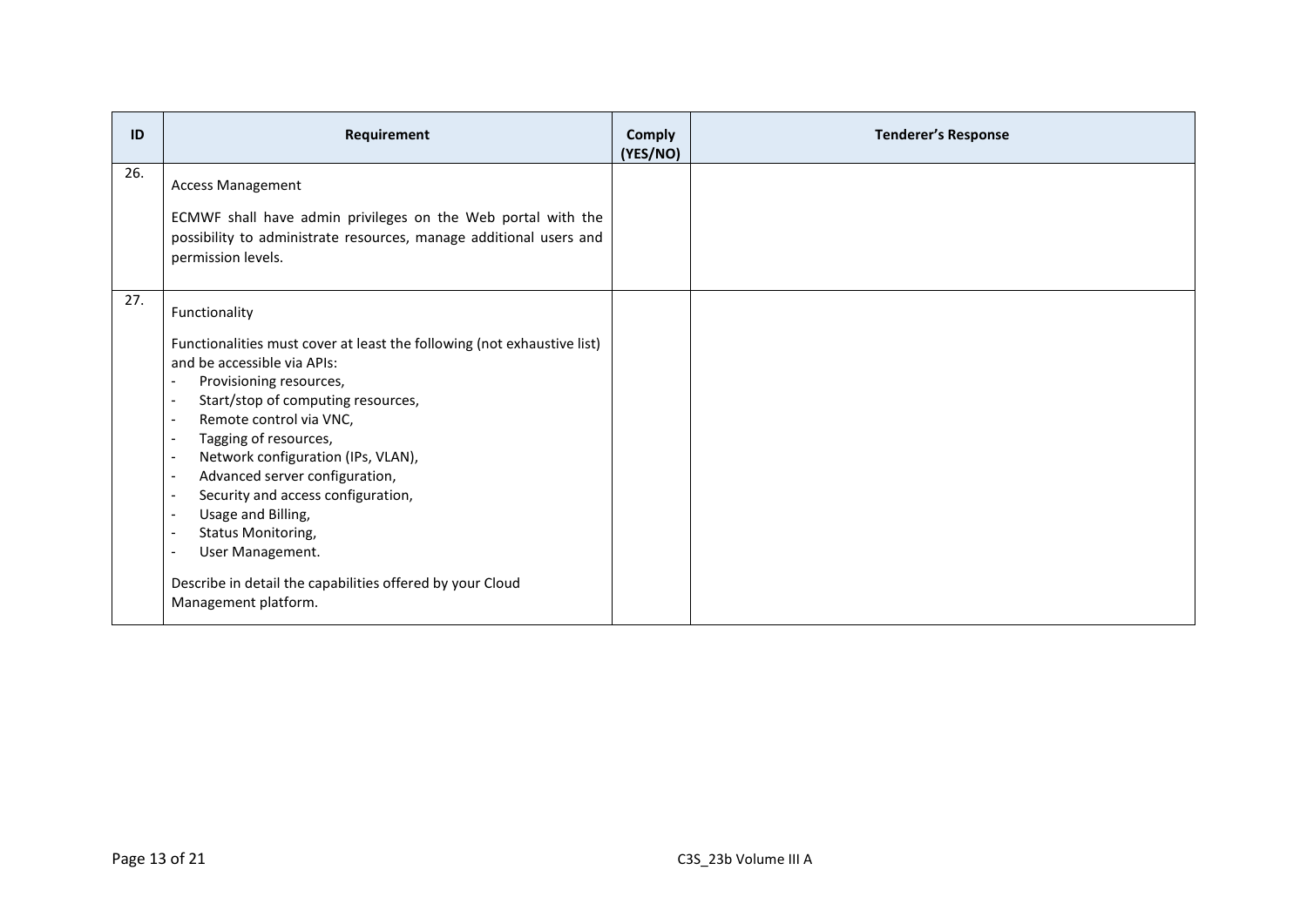### 1.6 Monitoring and reporting

<span id="page-13-0"></span>

| ID  | Requirement                                                                                                                                                                                                                                                                                                                                                                                                                                                                                                                                                                | <b>Comply</b><br>(YES/NO) | <b>Tenderer's Response</b> |
|-----|----------------------------------------------------------------------------------------------------------------------------------------------------------------------------------------------------------------------------------------------------------------------------------------------------------------------------------------------------------------------------------------------------------------------------------------------------------------------------------------------------------------------------------------------------------------------------|---------------------------|----------------------------|
| 28. | Monitoring capabilities<br>Monitoring capabilities must at least cover:<br>Real time monitoring and access to statistics/reports produced<br>by the deployed resources (i.e. volume usage etc.)<br>Run time events/alerts system.<br>$\blacksquare$<br>Incident management plan.<br>$\overline{\phantom{a}}$<br>Ability to open and update support cases and follow the ticket<br>$\overline{\phantom{a}}$<br>status.<br>Describe available monitoring capabilities and how this will be<br>accessible by ECMWF via the Management Platform or<br>programmatically (APIs). |                           |                            |
| 29. | Coverage<br>Tenderer shall offer 24/7 underlying infrastructure monitoring.                                                                                                                                                                                                                                                                                                                                                                                                                                                                                                |                           |                            |
| 30. | Dashboard<br>Web portal shall provide a monitoring section, where the running<br>status and the availability of the provided resources are displayed.                                                                                                                                                                                                                                                                                                                                                                                                                      |                           |                            |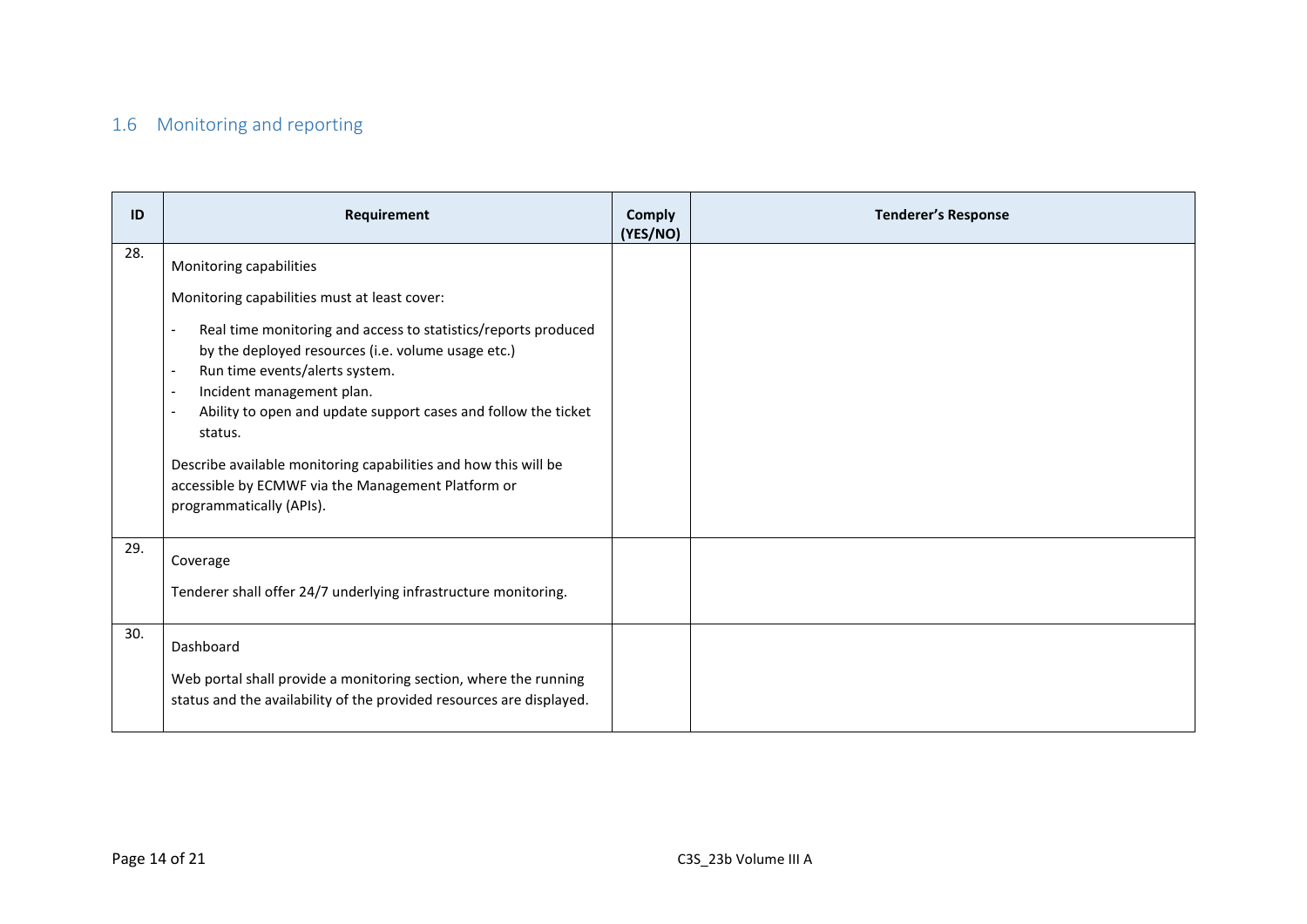| ID  | Requirement                                                                                                                                                                                                                                                                        | <b>Comply</b><br>(YES/NO) | <b>Tenderer's Response</b> |
|-----|------------------------------------------------------------------------------------------------------------------------------------------------------------------------------------------------------------------------------------------------------------------------------------|---------------------------|----------------------------|
| 31. | <b>Reporting Capabilities</b>                                                                                                                                                                                                                                                      |                           |                            |
|     | Reporting capabilities, including trend report, shall provide the<br>information required to control the performance and availability of<br>resources and adherence to agreed SLAs, as well as to verify the<br>usage of resources over a specific time period (e.g. week, month). |                           |                            |
| 32. | Alert management<br>The tenderer shall put in place the mechanisms to report system<br>alerts and outages to ECMWF.                                                                                                                                                                |                           |                            |
| 33. | <b>Ticketing System</b><br>A trouble ticket system with single-tier support response allowing to<br>track open issues shall be provided.<br>The ticketing system shall have an API that would allow integration<br>with ECMWF service desk system programmatically.                |                           |                            |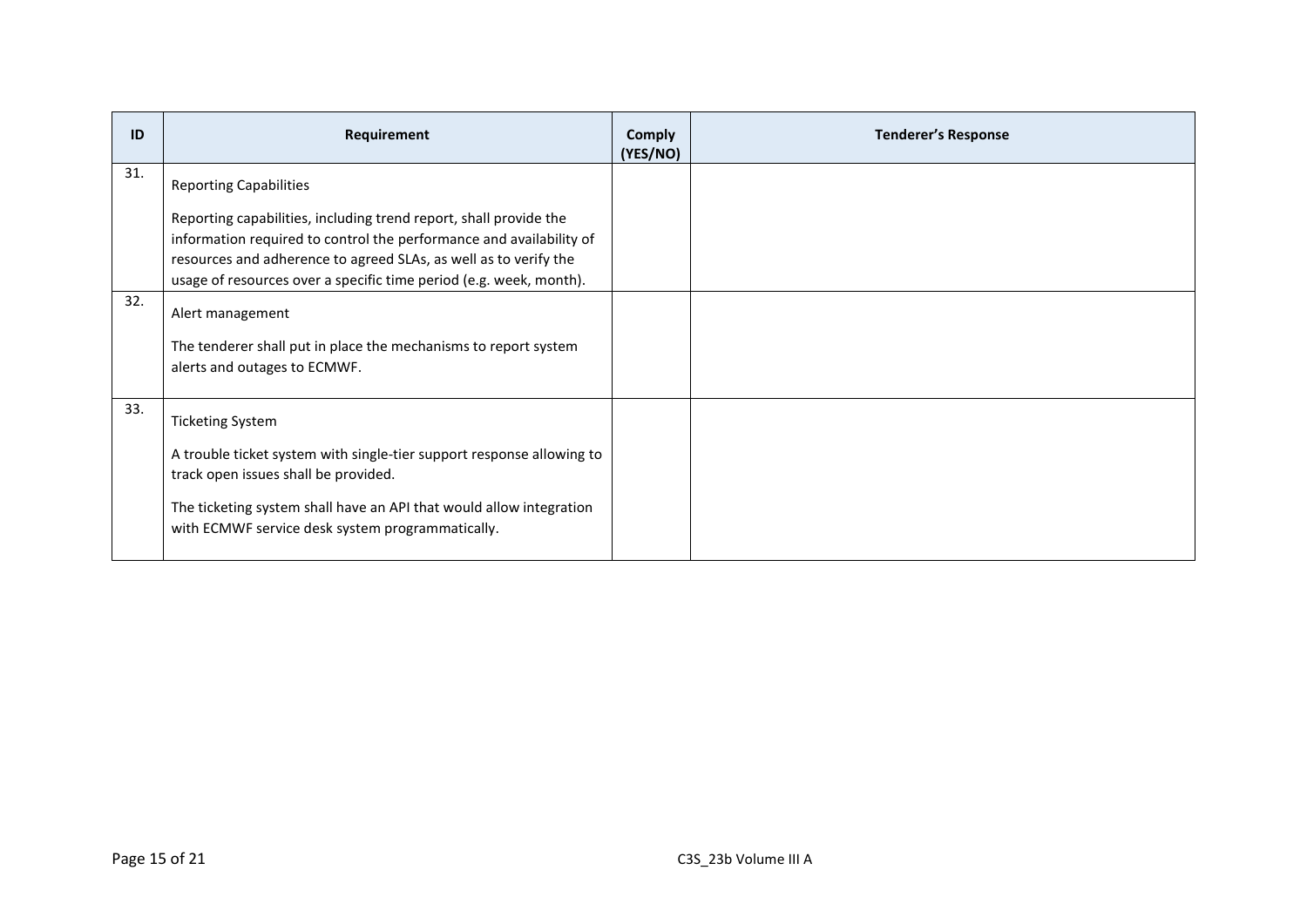### 1.7 Data protection and Security

<span id="page-15-0"></span>

| ID  | Requirement                                                                                                                                                                                                                                                                                                                      | <b>Comply</b><br>(YES/NO) | <b>Tenderer's Response</b> |
|-----|----------------------------------------------------------------------------------------------------------------------------------------------------------------------------------------------------------------------------------------------------------------------------------------------------------------------------------|---------------------------|----------------------------|
| 34. | Data Treatment<br>Tenderer needs to ensure secure, reliable and a legally compliant<br>treatment of confidential customer data pursuant to Directive<br>95/46/EC of the European Parliament and of Council of 24 October<br>1995 and its upcoming replacement GDPR (General Data Protection<br>Regulation) from May 2018.        |                           |                            |
| 35. | Data Transfer<br>Tenderer must ensure all data is transferred, processed and stored<br>in compliance with EU data protection laws pursuant to Directive<br>95/46/EC of the European Parliament and of Council of 24 October<br>1995 and its upcoming replacement GDPR (General Data Protection<br>Regulation) from May 2018.     |                           |                            |
| 36. | Data Protection<br>Tenderer shall have mechanisms to protect customer confidential<br>data transiting networks (Internet, inside your network, connection<br>to 3rd parties) against tampering and eavesdropping (e.g. network<br>protection, use of encryption)<br>Please provide a summary of these mechanisms with the offer. |                           |                            |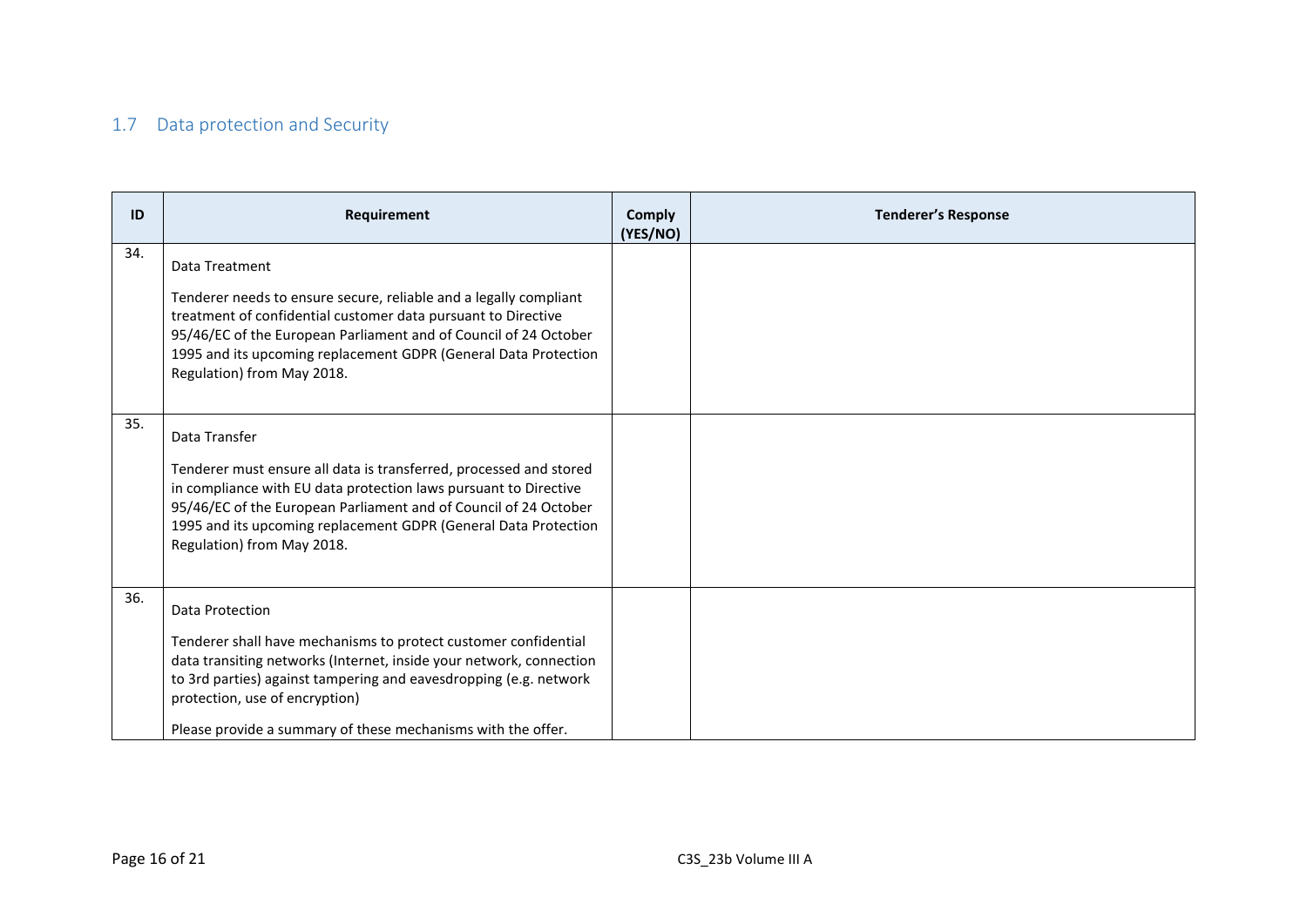| ID  | Requirement                                                                                                                                                                                                                                                                                                                                                              | <b>Comply</b><br>(YES/NO) | <b>Tenderer's Response</b> |
|-----|--------------------------------------------------------------------------------------------------------------------------------------------------------------------------------------------------------------------------------------------------------------------------------------------------------------------------------------------------------------------------|---------------------------|----------------------------|
| 37. | <b>Operational Security</b><br>Tenderer shall have processes and procedures in place to ensure<br>operational security (Change Management, Configuration<br>Management, Vulnerability Management, Protective monitoring,<br>(Security) Incident Management.<br>Describe your processes and procedures for Operational Security<br>including any standards you adhere to. |                           |                            |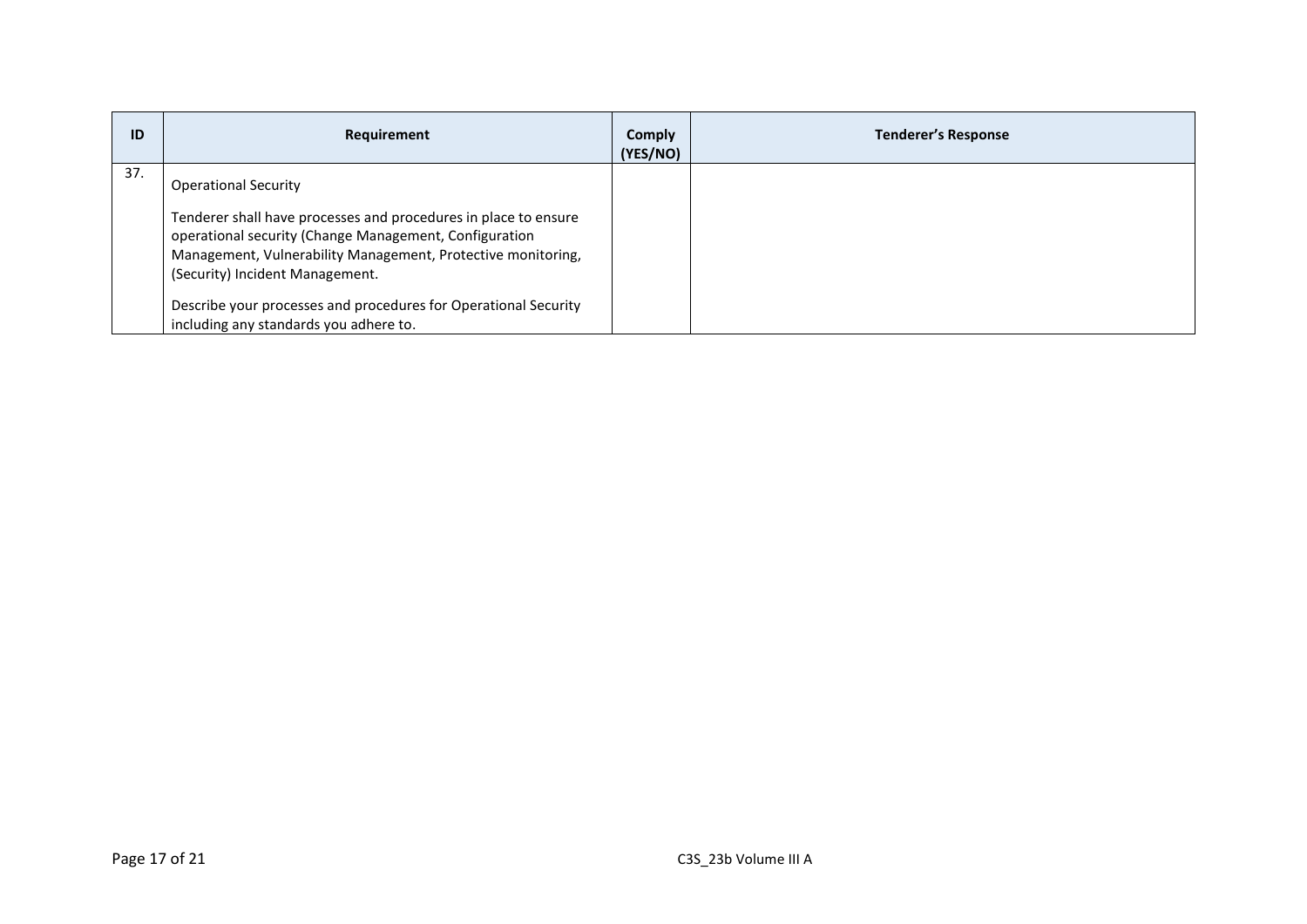#### 1.8 Additional Services

In addition, the Tenderer shall offer the following optional services:

#### 1.8.1 Consultancy Services

<span id="page-17-1"></span><span id="page-17-0"></span>

| ID  | Requirement                                                                                                                                                                                                                                                           | Comply<br>(YES/NO) | <b>Tenderer's Response</b> |
|-----|-----------------------------------------------------------------------------------------------------------------------------------------------------------------------------------------------------------------------------------------------------------------------|--------------------|----------------------------|
| 38. | <b>Expert Support</b><br>Tenderer shall offer access to expert support to analyze and design<br>the optimal configuration for Cloud services, plan, test and execute<br>their deployment and implementation; perform activities of<br>monitoring, tuning and support. |                    |                            |
| 39. | Off-boarding services<br>Tenderer shall offer services to dismiss/terminate existing cloud<br>services including the possible back-migration of systems,<br>applications and data to the new infrastructure covering data<br>erasure, portability, grace period, etc. |                    |                            |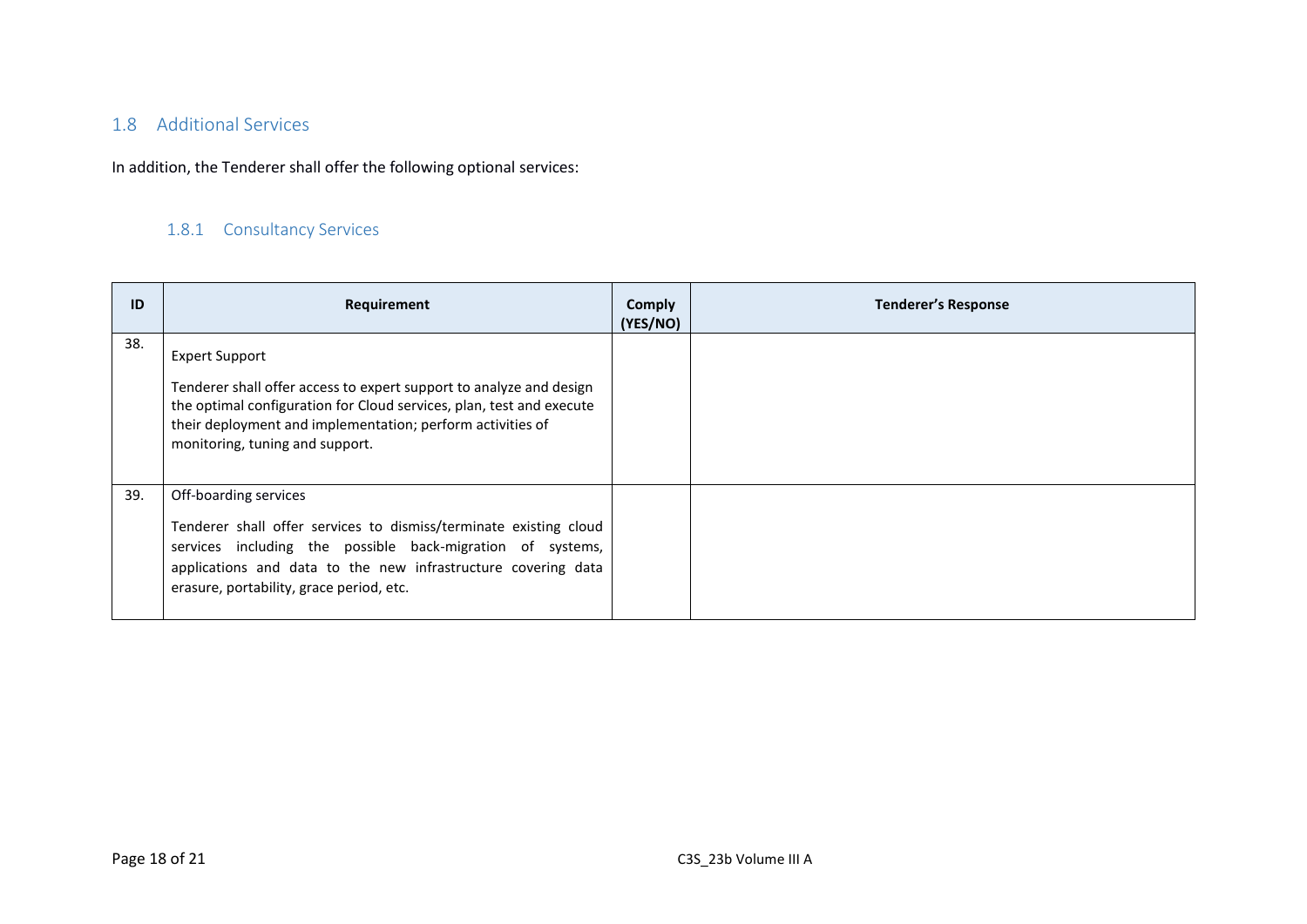| ID  | Requirement                                                                                                                                                                                                                                                                                                                                                                                                                                                                                                                                                                                                                                                                                                                          | Comply<br>(YES/NO) | <b>Tenderer's Response</b> |
|-----|--------------------------------------------------------------------------------------------------------------------------------------------------------------------------------------------------------------------------------------------------------------------------------------------------------------------------------------------------------------------------------------------------------------------------------------------------------------------------------------------------------------------------------------------------------------------------------------------------------------------------------------------------------------------------------------------------------------------------------------|--------------------|----------------------------|
| 40. | Ad-hoc Consultancy services<br>With the introduction of the new CDS and toolbox structure, and<br>implementation of cloud services, ECMWF have identified a possible<br>need for expert services support, such as Project Managers, Software<br>Engineers and Operators. These might be required on-premises and<br>for different periods up to the duration of the contract.<br>Please describe the type of expert services you offer, including<br>profiles of the roles, availability and notice periods. Costs for these<br>roles should be included in the relevant worksheet in Volume III B<br>Pricing Tables, and should include fees, ancillary costs, expat<br>allowances (if applicable) or any other costs of relevance. |                    |                            |

The costs for these expert services should be provided in the Pricing Tables in Volume III B. Please note that expert rates should be on a monthly basis.

#### 1.8.2 Platform as a Service

<span id="page-18-0"></span>

| ID  | Requirement                                                                                                                                                                                                                                            | <b>Comply</b><br>(YES/NO) | <b>Tenderer's Response</b> |
|-----|--------------------------------------------------------------------------------------------------------------------------------------------------------------------------------------------------------------------------------------------------------|---------------------------|----------------------------|
| 41. | Scope of PaaS                                                                                                                                                                                                                                          |                           |                            |
|     | PaaS services shall consist of managed platforms for building,<br>deploying and running custom-built applications and services in a<br>self-service, on-demand model.<br>Please describe your PaaS offering including the configuration(s)<br>provided |                           |                            |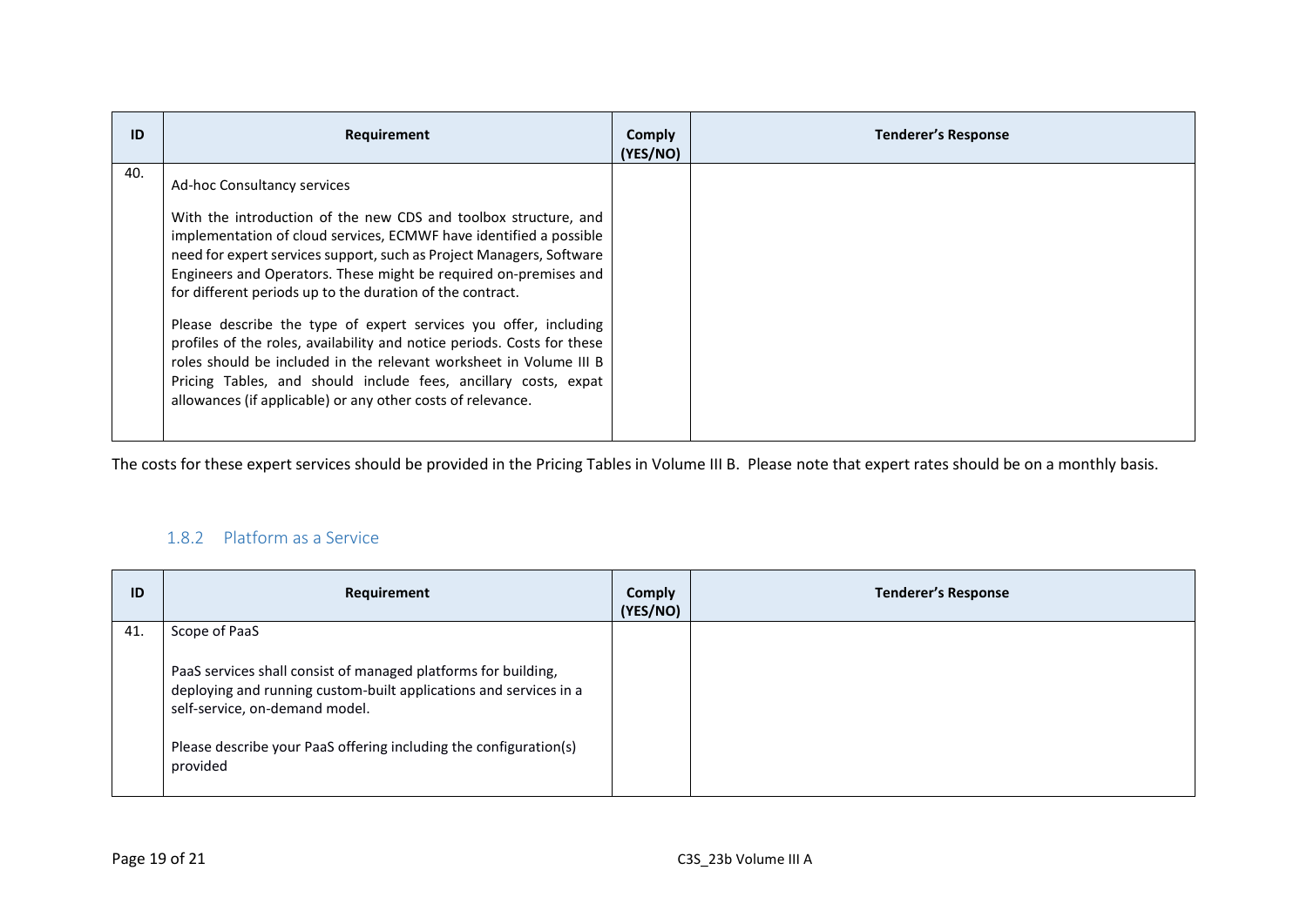| ID  | Requirement                                                                                                                                                                                                                                                                                                  | <b>Comply</b><br>(YES/NO) | <b>Tenderer's Response</b> |
|-----|--------------------------------------------------------------------------------------------------------------------------------------------------------------------------------------------------------------------------------------------------------------------------------------------------------------|---------------------------|----------------------------|
| 42. |                                                                                                                                                                                                                                                                                                              |                           |                            |
| 43. | Provisioning<br>PaaS services shall be accessible for provisioning in an online service<br>catalogue of the Web Portal, indicating at least technical<br>specifications, version, cost, policy, rules and restrictions of use, if<br>any.                                                                    |                           |                            |
| 44. | Infrastructure<br>Compute, storage and networking resources shall be associated to<br>the PaaS during the selection, according to the same categories and<br>needs indicated for laaS.                                                                                                                       |                           |                            |
| 45. | Services<br>Basic managed services are included with the PaaS resources ordered<br>and provisioned (e.g., patching, monitoring, etc.).<br>Extended managed services might be offered as Complementary<br>Services.                                                                                           |                           |                            |
| 46. | <b>Horizontal Scaling</b><br>The platform components will support easy out-of-the-box horizontal<br>scaling by adding more instances to the system, cloning existing<br>instances and automatically adding new ones to the load balancing<br>system. Integration of added nodes shall be done automatically. |                           |                            |